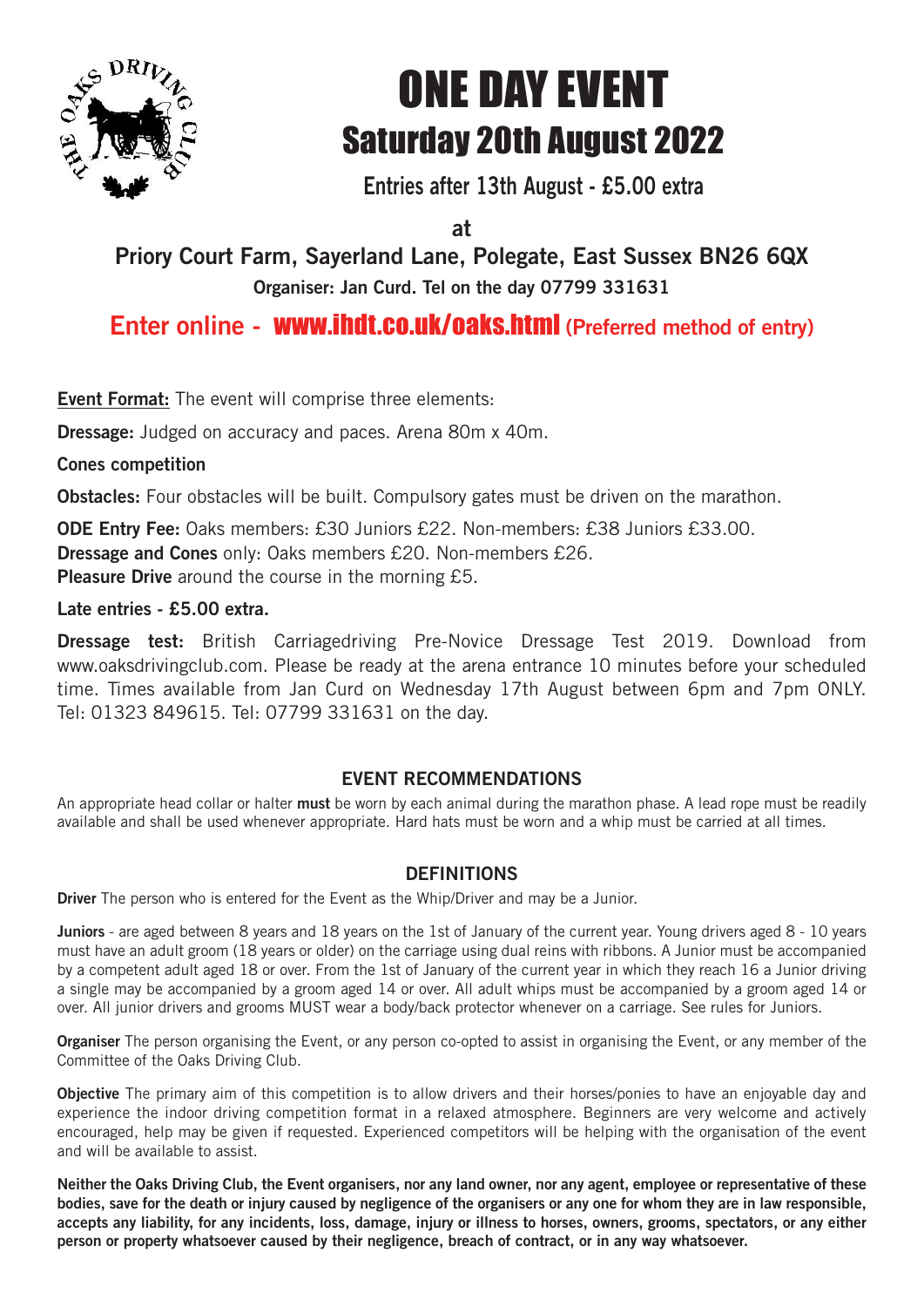#### **EVENT RULES**

**1)** The Driver is responsible for the safety of the turnout and their invitees at all times.

**2)** The Organiser is responsible for the event at all times.

**3)** All participants and their invitees must comply with the directions of the Organiser of the event.

**4)** All non Oaks member drivers shall carry third party liability insurance, and will be required to produce evidence of such to the Organiser before their entry is accepted.

**5)** Hard hats with fastened chin straps must be worn at all times by any person whilst on a carriage, A whip must be carried at all times. All junior drivers and junior grooms MUST wear a body/back protector for all phases. All adults MUST wear **a back/body protector for the obstacles. We recommend that they are also worn whenever on a carriage.**

**6)** A groom 14 years or over must accompany the driver whenever the vehicle is in competition or is exercising.

**7)** Events will be run in accordance with the rules of British Carriage Driving (a copy of which will be available for inspection at the Secretary's office at the event), with local variations.

**8)** It is the Competitor's responsibility to acquaint themselves with the rules and the local variations for each competition.

**9)** It is the Competitor's responsibility to be on time for all phases of the competition.

**10)** The Judges decision is final. In the absence of a Judge, the decision of the Technical Delegate shall be final.

**11)** No unauthorised motor vehicles of any kind are allowed on the Marathon course.

**12)** Dogs must be kept on a lead and quiet at all times and are not allowed in the arena.

**13)** All horses, ponies and donkeys must be four years old or over. **All horses and ponies to wear an underhalter.** A lead rope must be readily available.

**14)** Vehicles must be parked as instructed by authorised personnel.

**15)** Entries will only be refunded if the organiser is informed by 12 noon on entry closure date. After closure date entry fees will not be refunded except on production of a Veterinary Surgeon's or Doctor's certificate on or before the day of the Event.

**16)** Competitors in the Beginners class only may have their dressage test called for them.

17) Children under the age of 8 years are NOT allowed on a carriage.

**18)** Dangerous or inconsiderate driving WILL NOT BE TOLERATED.

**In the event of a dispute the decision of the President of the Jury shall be final.**

**A breach of these Rules may result in elimination.**

|                         |        | One Day Event 20th Auguust 2022. Entries close 13th August 2022                                                                                               |      |                                                                                                                                                                                                                                                                                                                                                                                                                                                                                                                                                                                                        |
|-------------------------|--------|---------------------------------------------------------------------------------------------------------------------------------------------------------------|------|--------------------------------------------------------------------------------------------------------------------------------------------------------------------------------------------------------------------------------------------------------------------------------------------------------------------------------------------------------------------------------------------------------------------------------------------------------------------------------------------------------------------------------------------------------------------------------------------------------|
|                         |        | <b>ENTRY FORM</b>                                                                                                                                             |      |                                                                                                                                                                                                                                                                                                                                                                                                                                                                                                                                                                                                        |
| Beginner                | Novice | Intermediate                                                                                                                                                  | Open | Multiples (State pair / tandem etc)                                                                                                                                                                                                                                                                                                                                                                                                                                                                                                                                                                    |
| Dressage and Cones only |        | Pleasure Drive                                                                                                                                                |      |                                                                                                                                                                                                                                                                                                                                                                                                                                                                                                                                                                                                        |
|                         |        | move up to open class. Open Class - Open to all. Multiples Class - Open to all.<br>Classes may be divided by the Organiser depending on the entries received. |      | Beginners Class - Drivers who are in their first year of competing at club level. Drivers may stay in this class for one calendar year only.<br>Novice Class - Drivers not to have been placed 1st, 2nd or 3rd at ICD competitions. Drivers not to have won two novice club level events.<br>Intermediate Class - Drivers not to have been placed 1st at ICD competitions. Drivers may win two intermediate club level events - then move up into<br>open classes. If the intermediate class is amalgamated with an open class and an intermediate competitor finishes in the top 50% twice, they then |
|                         |        |                                                                                                                                                               |      |                                                                                                                                                                                                                                                                                                                                                                                                                                                                                                                                                                                                        |
|                         |        |                                                                                                                                                               |      |                                                                                                                                                                                                                                                                                                                                                                                                                                                                                                                                                                                                        |
|                         |        |                                                                                                                                                               |      |                                                                                                                                                                                                                                                                                                                                                                                                                                                                                                                                                                                                        |
|                         |        |                                                                                                                                                               |      |                                                                                                                                                                                                                                                                                                                                                                                                                                                                                                                                                                                                        |
|                         |        |                                                                                                                                                               |      |                                                                                                                                                                                                                                                                                                                                                                                                                                                                                                                                                                                                        |
|                         |        | drive in a safe and conscientious manner towards your animal and other competitors.                                                                           |      | Drivers competing at their first Oaks event - Please state the name of your trainer/person who will vouch for your ability to                                                                                                                                                                                                                                                                                                                                                                                                                                                                          |
|                         |        |                                                                                                                                                               |      |                                                                                                                                                                                                                                                                                                                                                                                                                                                                                                                                                                                                        |
|                         |        | If you are sharing a groom / carriage please state the name of the other driver:                                                                              |      |                                                                                                                                                                                                                                                                                                                                                                                                                                                                                                                                                                                                        |
|                         |        |                                                                                                                                                               |      |                                                                                                                                                                                                                                                                                                                                                                                                                                                                                                                                                                                                        |
|                         |        |                                                                                                                                                               |      |                                                                                                                                                                                                                                                                                                                                                                                                                                                                                                                                                                                                        |
|                         |        | Send to: Miss E. Howe, 91 Denton Road, Denton, Newhaven, East Sussex BN9 0QD                                                                                  |      |                                                                                                                                                                                                                                                                                                                                                                                                                                                                                                                                                                                                        |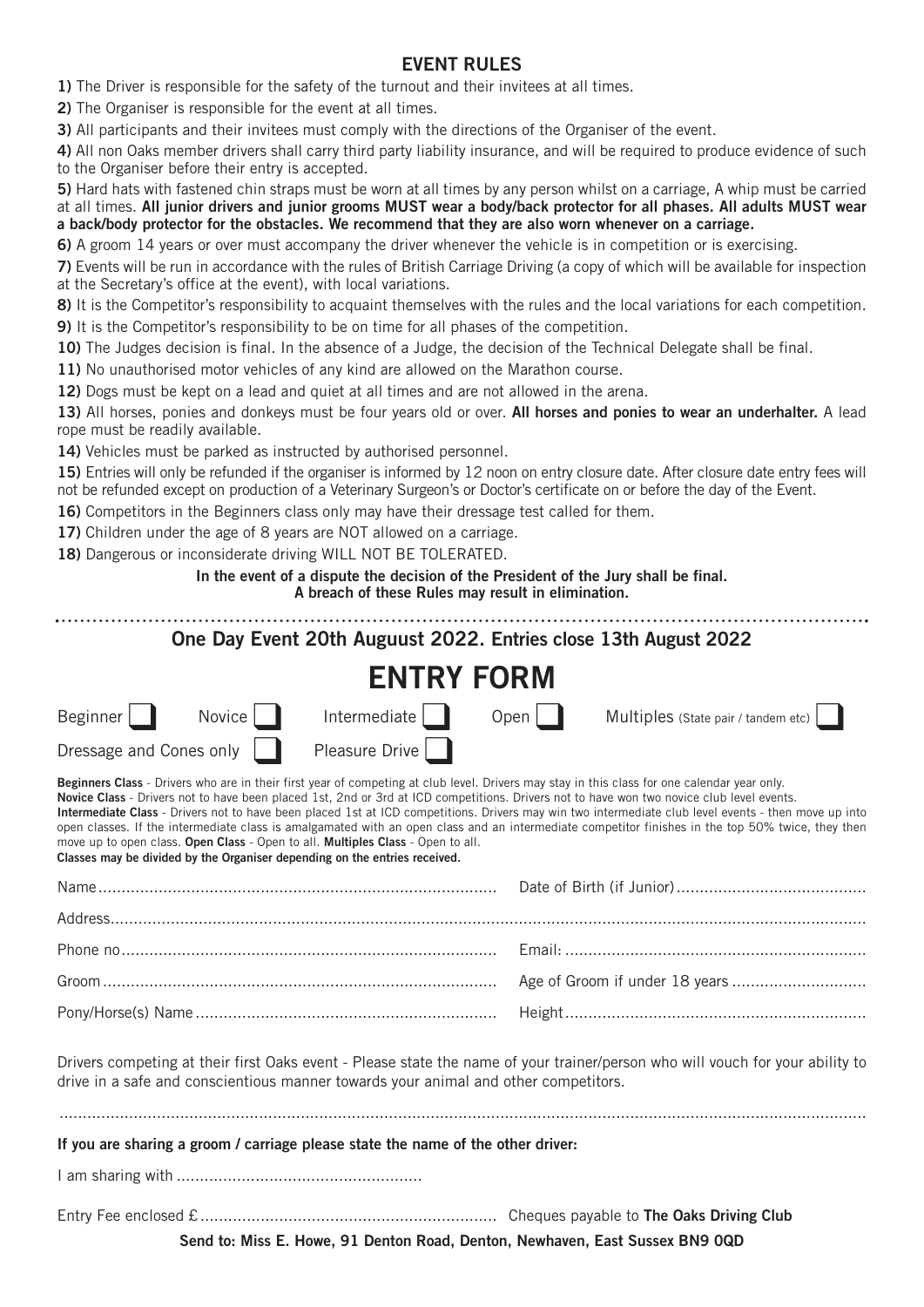